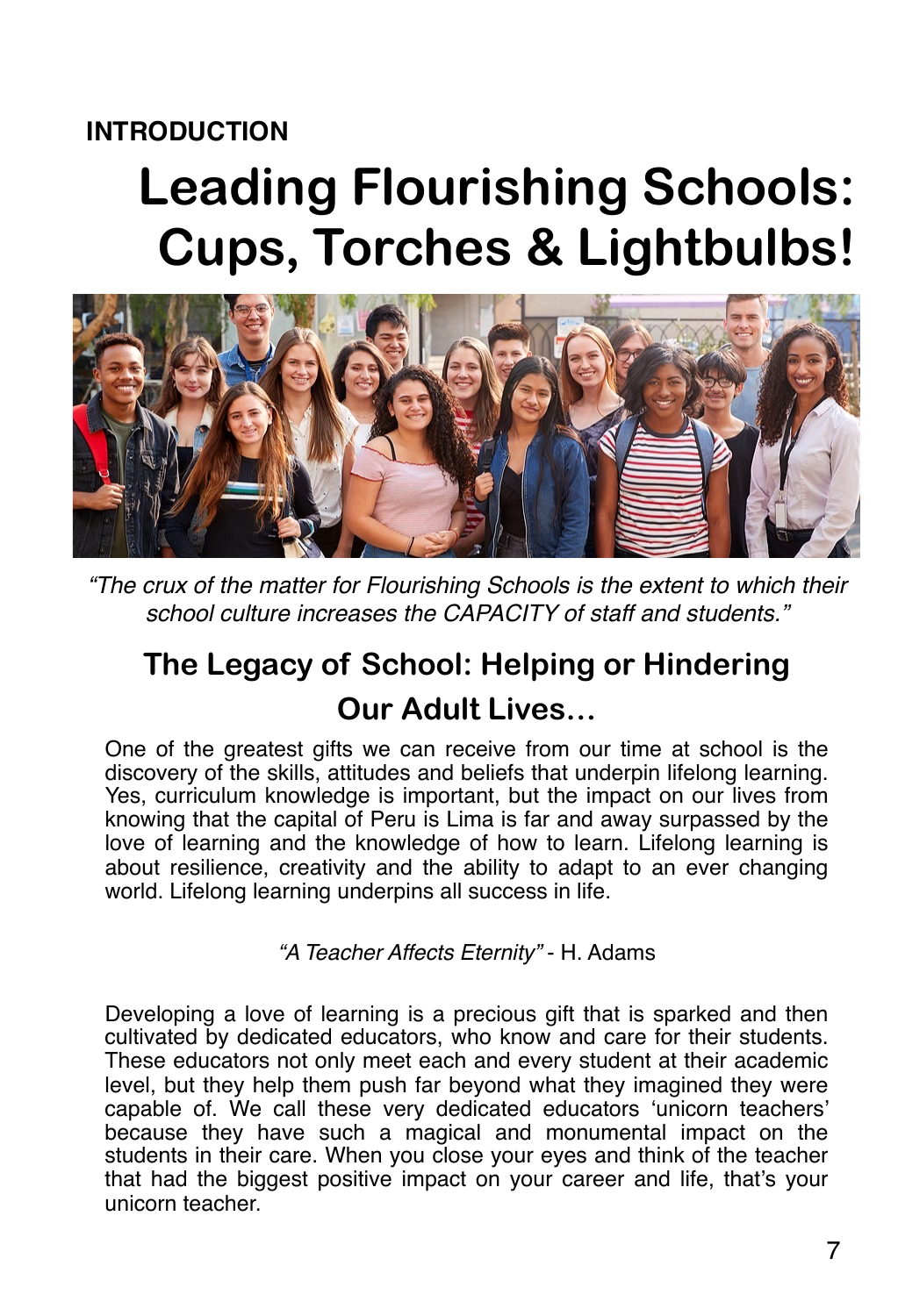BUT sadly for many of us, when we close our eyes to think of the teachers that have had a massive positive impact, we may not remember any, or if we're lucky we may remember one or two at best. This is not because our memories are failing us but rather because the way many schools operate inadvertently block the potential for magic moments and unicorn teachers. As you will see, if we make simple changes to the way we run our schools, changes that do not disrupt all the other essential activities and obligations, changes that can be easily applied across different countries and cultural contexts, we can increase the magic moments and unicorn teachers in the lives of current and future students.

# **Teaching & Learning Require Energy: You Cannot Pour From An Empty Cup!**

In every school, every student, every teacher, and every staff member who works behind the scenes arrives each day with a baseline level of capacity (energy, focus, and beliefs) that directly impacts the teaching and learning experiences that will occur. If you imagine capacity like water in a cup some students, teachers, and staff have cups that are full to overflowing, while others have barley a few drops. Obviously, to get the most out of teaching and learning more capacity is better and school culture plays a major role in the preservation or depletion of capacity.

#### *"You cannot pour from an empty cup"*- Deborah King

In schools with a low capacity culture (characterised by ill-defined, and inconsistent support systems for staff and students) tremendous amounts of energy are burned across the school on navigating competing priorities, uncertain relationships, and poor communication (see diagram below). This leaves little to no energy left over for quality teaching and learning. In short, schools with low capacity culture drain the cups of students, teachers and support staff alike, and you cannot pour from an empty cup.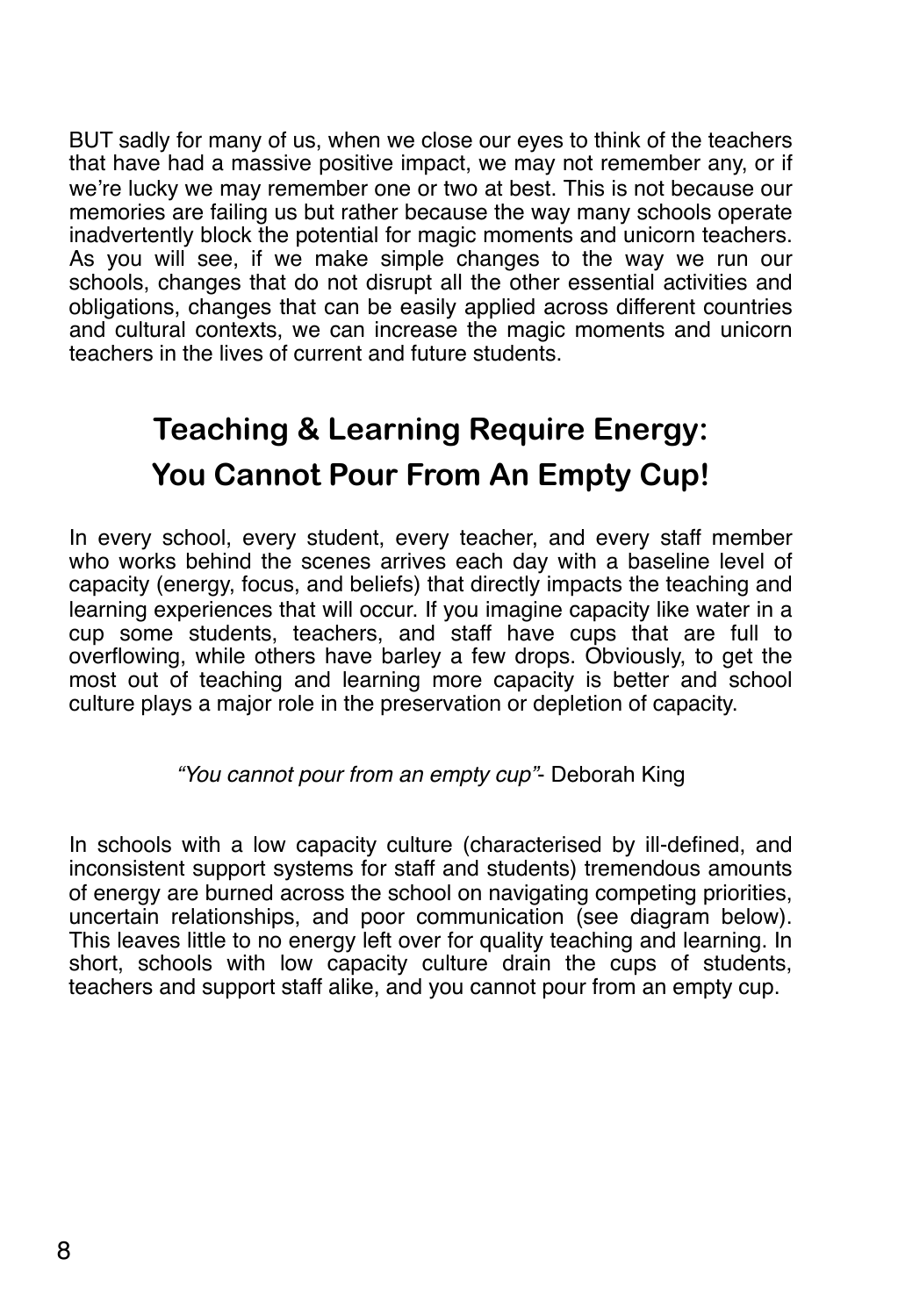

In stark contrast, schools with high capacity culture (characterised by clearly defined, and consistent support systems for staff and students) help staff and students to preserve tremendous amounts of energy to engage in quality teaching and learning because priorities are clear and known, relationships are supportive, and comprehensive communication enhances performance and support across the school (see diagram below). In short, schools with high capacity cultures help all staff and students to flourish by keeping their cups as full as possible.

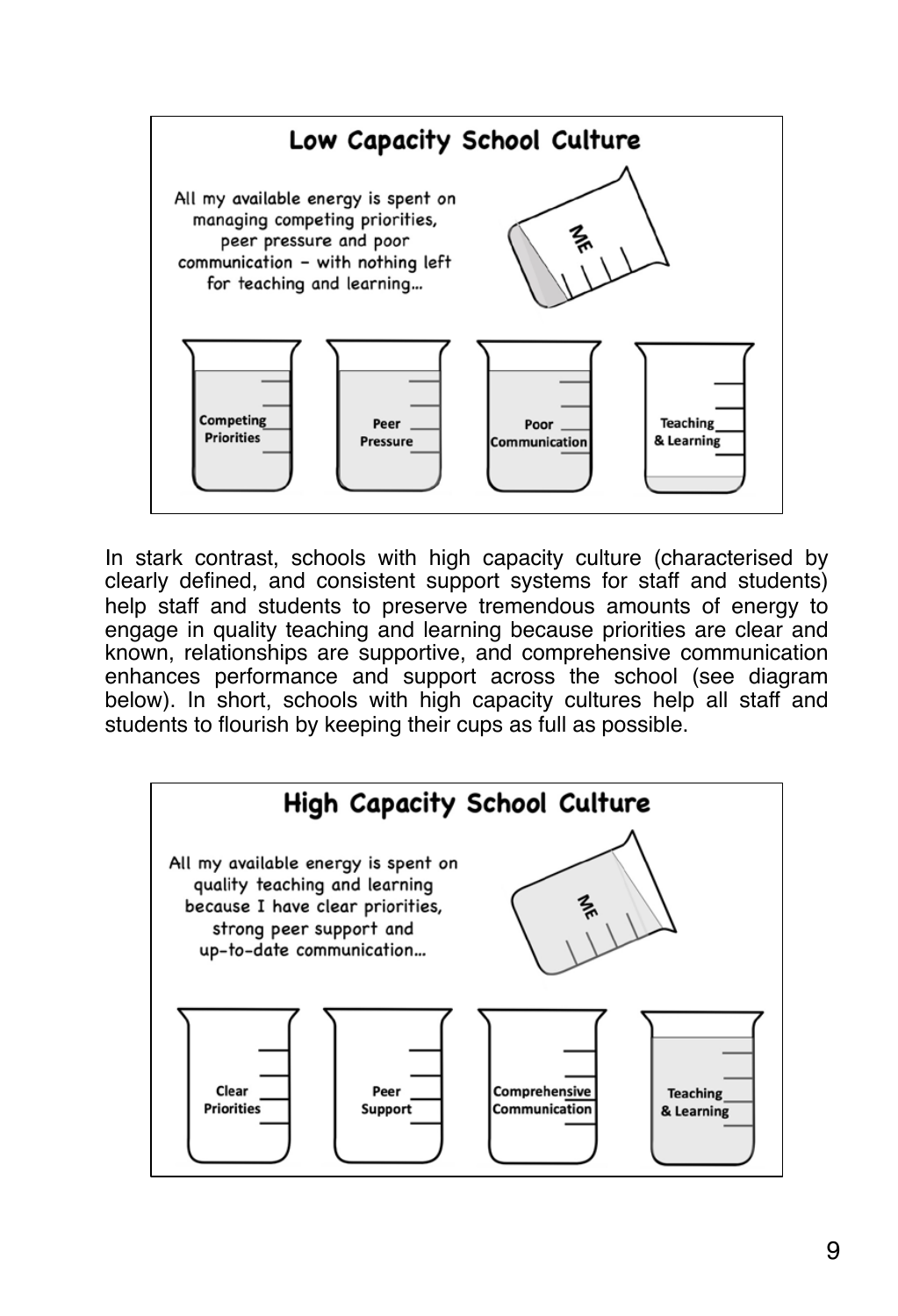### **High Capacity School Culture: Systems Matter More Than Influence – The Lightbulb vs. The Torch**

Creating a high capacity culture where all staff and students can flourish is THE MOST important thing that a school leader can do to ensure the success of their school. Throughout the world there are some extraordinarily dedicated school leaders who have taken it upon themselves to use their individual influence and personal effort to shine the light of improvement. But while admirable, individual influence and personal effort isn't sufficient for this most important of tasks.

Just like the narrow beam of light from a torch (see diagram), the impact of an leader's individual influence and personal effort is narrow. Thus, where the leader's focus is maintained, excellence is guaranteed. However, an individual leader cannot focus everywhere all the time. When leaders rely solely on their influence and personal effort not only will performance be skewed to reflect their own areas of focus but also the risk of burnout will be exponentially magnified as the size of the school increases.



To achieve ultimate success in creating a high capacity culture, school leaders need to broaden the effects of their influence from the narrow beam of torchlight to the all encompassing glow of the lightbulb. For ultimate success, school leaders need schoolwide systems that are understood and practised by everyone.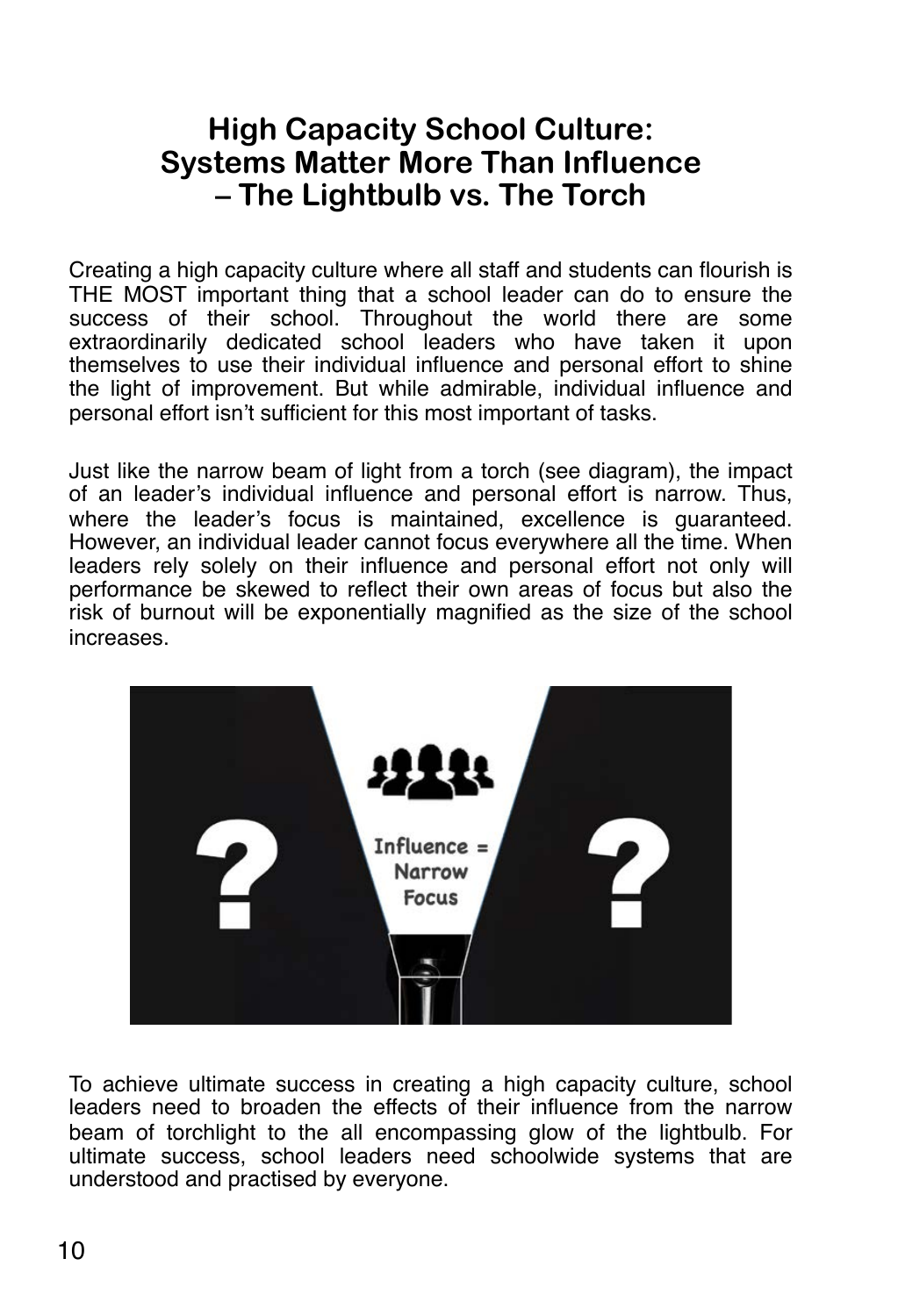

# **High Capacity School Cultures: The 'BIG 4' Support Systems**

As you can see in the diagram below, there are 4 key support systems that need to be embedded in a school in order to facilitate a high capacity culture:

- 1. The system of Maximising Self & Collective Efficacy
- 2. The system of Boosting The Return On Data
- 3. The system of Communication Using The Platinum Rule
- 4. The system of Building High Performance Teams